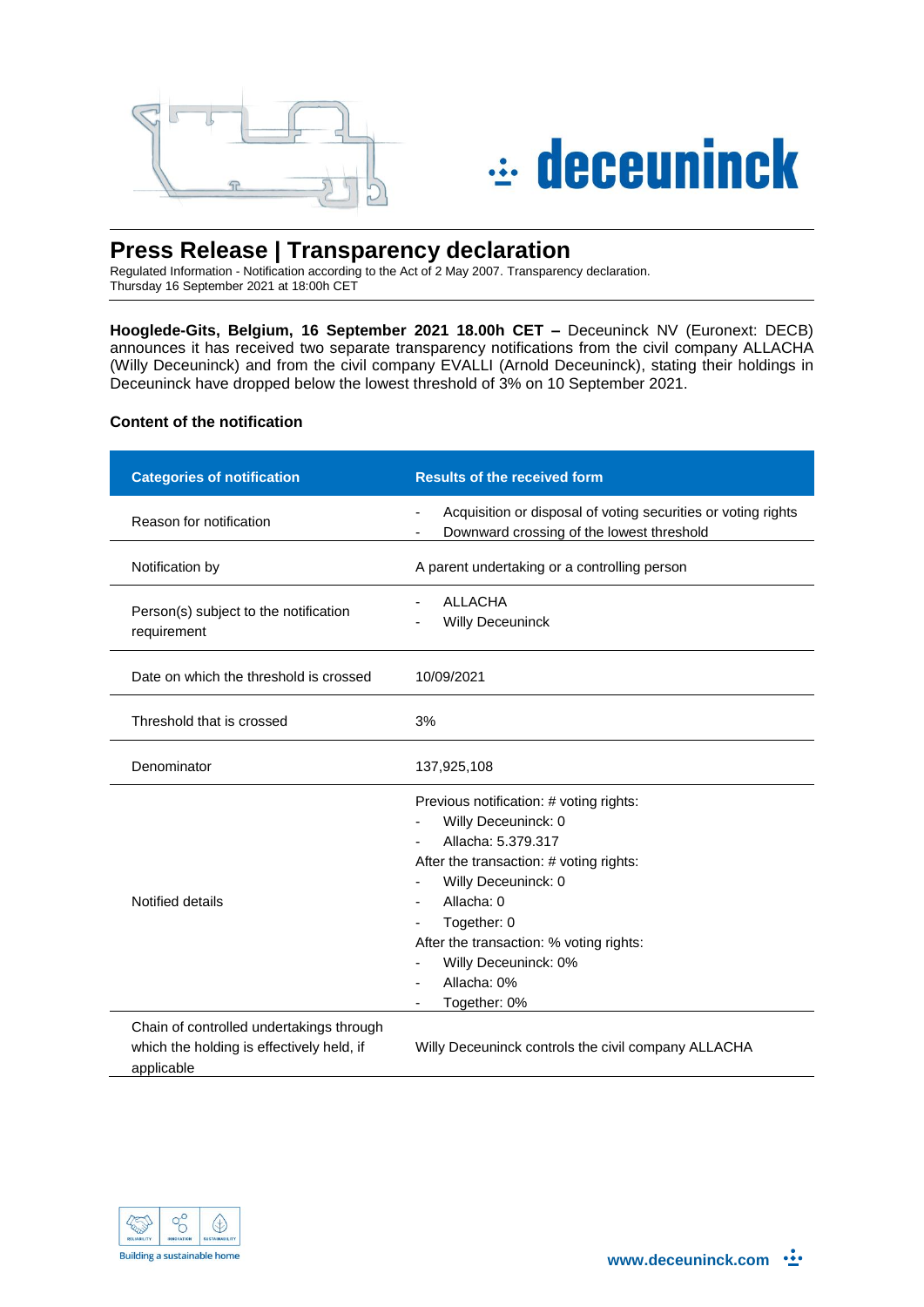| <b>Categories of notification</b>                                                                   | <b>Results of the received form</b>                                                                                                                                                                                                                                   |
|-----------------------------------------------------------------------------------------------------|-----------------------------------------------------------------------------------------------------------------------------------------------------------------------------------------------------------------------------------------------------------------------|
| Reason for notification                                                                             | Acquisition or disposal of voting securities or voting rights<br>Downward crossing of the lowest threshold                                                                                                                                                            |
| Notification by                                                                                     | A parent undertaking or a controlling person                                                                                                                                                                                                                          |
| Person(s) subject to the notification<br>requirement                                                | <b>EVALLI</b><br><b>Arnold Deceuninck</b>                                                                                                                                                                                                                             |
| Date on which the threshold is crossed                                                              | 10/09/2021                                                                                                                                                                                                                                                            |
| Threshold that is crossed                                                                           | 3%                                                                                                                                                                                                                                                                    |
| Denominator                                                                                         | 137,925,108                                                                                                                                                                                                                                                           |
| Notified details                                                                                    | Previous notification: # voting rights:<br>Arnold Deceuninck: 0<br>Evalli: 4.258.171<br>After the transaction: # voting rights:<br>Arnold Deceuninck: 0<br>Evalli: 0<br>Together: 0<br>After the transaction: % voting rights:<br>Arnold Deceuninck: 0%<br>Evalli: 0% |
| Chain of controlled undertakings through<br>which the holding is effectively held, if<br>applicable | Together: 0%<br>Arnold Deceuninck controls the civil company EVALLI                                                                                                                                                                                                   |

### **Statutory thresholds**

According to the Articles of Association of Deceuninck NV and according to article 18 of the Act of 2 May 2007 regarding the disclosure of important shareholdings, the thresholds for the disclosure of holdings have been established at 3%, subsequently at 5% and each multiple of 5%.

## **Notifications**

Notifications should be transmitted both to Deceuninck NV and to the FSMA. The FSMA requires transmission of the notifications electronically via e-mail to [trp.fin@fsma.be.](mailto:trp.fin@fsma.be) Deceuninck recommends transmitting notifications per e-mail for the attention of [ann.bataillie@deceuninck.com.](mailto:ann.bataillie@deceuninck.com)

The abovementioned notifications will be published on the Investors pages of the website of Deceuninck NV [\(www.deceuninck.com\)](http://www.deceuninck.com/) in the section [Deceuninck Financial News](http://www.deceuninck.com/en/press-releases.aspx?year=2014) and in the sections [Deceuninck](http://www.deceuninck.com/en/transparency-declarations.aspx)  **[Transparency Declarations](http://www.deceuninck.com/en/transparency-declarations.aspx)**